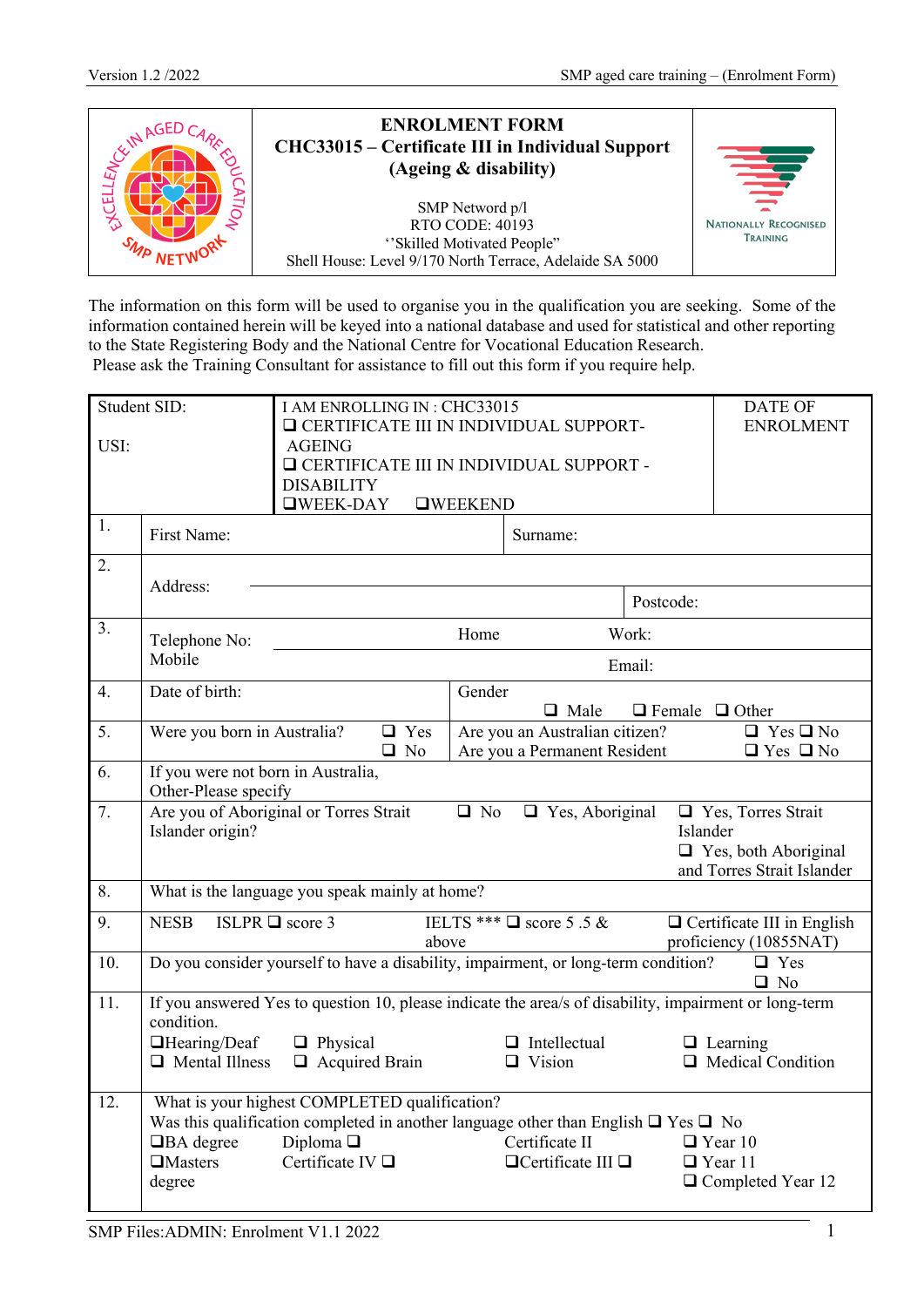|             | Version 1.2/2022                               |             |                                                                                                                      |                      |         |                                            | SMP aged care training - (Enrolment Form)          |                |
|-------------|------------------------------------------------|-------------|----------------------------------------------------------------------------------------------------------------------|----------------------|---------|--------------------------------------------|----------------------------------------------------|----------------|
| 13.         | Written entry                                  |             | Assessement (LLN)<br>completed                                                                                       | Yes $\Box$           |         |                                            | No $\Box$                                          |                |
| 14.         |                                                |             | Of the following categories, which BEST describes your current employment status?                                    |                      |         |                                            |                                                    |                |
|             | Tick ONE box only<br>$\Box$ Full time employee |             |                                                                                                                      |                      |         |                                            |                                                    |                |
|             | $\Box$ Part time employee                      |             |                                                                                                                      |                      |         | $\Box$ Unemployed – seeking full time work | $\Box$ Employed – unpaid worker in family business |                |
|             |                                                |             | $\Box$ Self employed – not employing others                                                                          |                      |         | $\Box$ Unemployed – seeking part time work |                                                    |                |
|             |                                                |             |                                                                                                                      |                      |         |                                            | $\Box$ Not employed – not seeking employment       |                |
| 15.         | ONE box only                                   |             | Of the following categories, which BEST describes your main reason for undertaking this course? Tick                 |                      |         |                                            |                                                    |                |
|             | $\Box$ To get a job                            |             |                                                                                                                      |                      |         |                                            | $\Box$ It was a requirement of my job              |                |
|             |                                                |             | $\Box$ To develop my existing business                                                                               |                      |         |                                            | $\Box$ I wanted extra skills for my job            |                |
|             | $\Box$ To start my own business                |             |                                                                                                                      |                      |         |                                            | $\Box$ To get into another course of study         |                |
|             | $\Box$ To try for a different career           |             |                                                                                                                      |                      |         | $\Box$ For personal interest               |                                                    |                |
|             | $\Box$ Other                                   |             | $\Box$ To get a better job or promotion                                                                              |                      |         | $\Box$ For self development                |                                                    |                |
| Emergency   |                                                | Name:       |                                                                                                                      |                      |         | Relationship to Student:                   |                                                    |                |
|             | <b>Contact Person</b>                          | Home Phone: |                                                                                                                      |                      | Mobile: |                                            |                                                    |                |
|             |                                                |             | I agree to provide SMP aged care training of a change of address while enrolled in this course                       |                      |         |                                            |                                                    |                |
|             |                                                |             | I am aware that the information in this Enrolment Form may be provided to the State Registering Authority and        |                      |         |                                            |                                                    |                |
|             |                                                |             | the National Centre for Vocational Education Research for statistical purposes.                                      |                      |         |                                            |                                                    |                |
|             |                                                |             | I verify the information provided by me to be in this application to be true and correct.                            |                      |         |                                            |                                                    |                |
|             | Student Signature:                             |             |                                                                                                                      |                      |         |                                            |                                                    |                |
| Date:       |                                                |             |                                                                                                                      |                      |         |                                            |                                                    |                |
|             |                                                |             | Where did you hear about us? $\Box$ Advertising $\Box$ Internet $\Box$ Friend $\Box$ Others $\Box$ Employment Agency |                      |         |                                            |                                                    |                |
|             |                                                |             | Office Use Only – The following documents must be copied and kept in student file                                    |                      |         |                                            |                                                    |                |
| Student ID: |                                                |             |                                                                                                                      |                      |         |                                            |                                                    |                |
|             | Student File raised by:                        |             |                                                                                                                      | Medicare Care No:    |         |                                            |                                                    |                |
|             | Entered into Database by:                      |             |                                                                                                                      | Pension Care No:     |         |                                            | ❏                                                  |                |
| Date:       |                                                |             |                                                                                                                      | Immigration Visa No: |         |                                            | ❏                                                  |                |
|             |                                                |             |                                                                                                                      | Drivers Licence No:  |         |                                            | ❏                                                  |                |
|             |                                                |             |                                                                                                                      | Job Seeker ID No.    |         |                                            | ❏                                                  |                |
|             | Organisation Transferred From:                 |             |                                                                                                                      |                      |         |                                            |                                                    |                |
|             | CEO / Training                                 |             |                                                                                                                      |                      |         |                                            |                                                    |                |
| Manager     |                                                |             |                                                                                                                      |                      |         |                                            |                                                    |                |
|             |                                                |             | - check all documents have been copied and in student file                                                           |                      |         |                                            |                                                    |                |
|             |                                                |             | Student accepted to course yes $\square$ No $\square$ If no state reason                                             |                      |         |                                            |                                                    |                |
|             |                                                |             | Have you returned from overseas in last 14 days?                                                                     |                      |         | N <sub>o</sub><br>Yes                      |                                                    |                |
|             |                                                |             | Have you been in contact with someone who has returned from overseas in last 14 days?                                |                      |         |                                            | Yes                                                | N <sub>o</sub> |

Have you been in contact with a confirmed case of COVID-19 in last 14 days? Yes No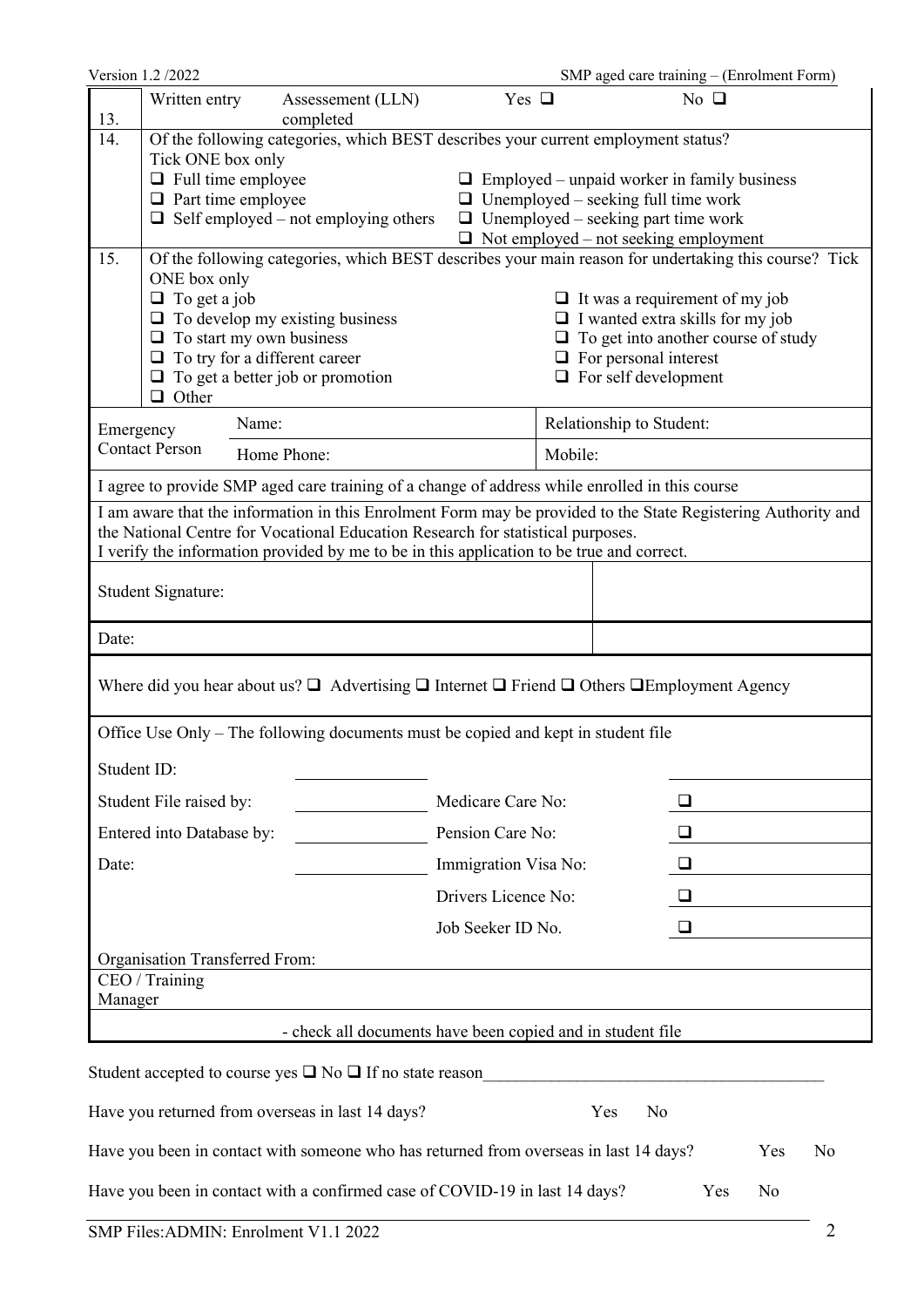#### STUDENT ELIGIBILITY ASSESSEMENT

The course you are studying requires a level of Language, Literacy and Numeracy in order to successfully complete your studies. The field of employment accompanying this qualification requires a level of communication to fulfill the work role safely, effectively and in a professional manner. You will also be required to follow instruction and direction from others.

#### **Entry Requirements / Selection Criteria**

To successfully gain placement in the course you will need to provide evidence of one of the following – The enrolling officer will assess if the evidence provided meets the entry requirements for your chosen course of study.

Qualifications must be completed in English

#### **School Certificate (year 11 or higher)**

Name and level of Certificate (Original sited and copied and placed in student file)

#### **Higher Studies (Certificate III or above in vocational studies)**

Name and level of qualification (Original sited and copied and placed in student file))

If English is a second language you must provide evidence of one of the following:

**IELTS** (5.5 or above) **ISLPR** (3 or above)

#### **Certificate III in English Proficiency (10855NAT)**

Name and level of certificate (Original sited and copied and placed in student file)

Applicants who cannot provide the above evidence to meet the entry requirements for the chosen course will need to complete the Written Entry Assessment

| Written Entry Assessment           | Yes        | $N_{\Omega}$ | Score |
|------------------------------------|------------|--------------|-------|
| Passport / study visa verification | <b>Yes</b> | No           |       |
| Are you on a study visa            | Yes        | $N_{\Omega}$ |       |

Students MUST advise of any changes to their visa classification, as soon as they are notified by the relevant department.

I have read the Brochure and Pre-Enrolment Information Pack, either hard copy supplied by SMP or on the SMP website, and understand the course requirements I am enrolling in.

Student signature……………………………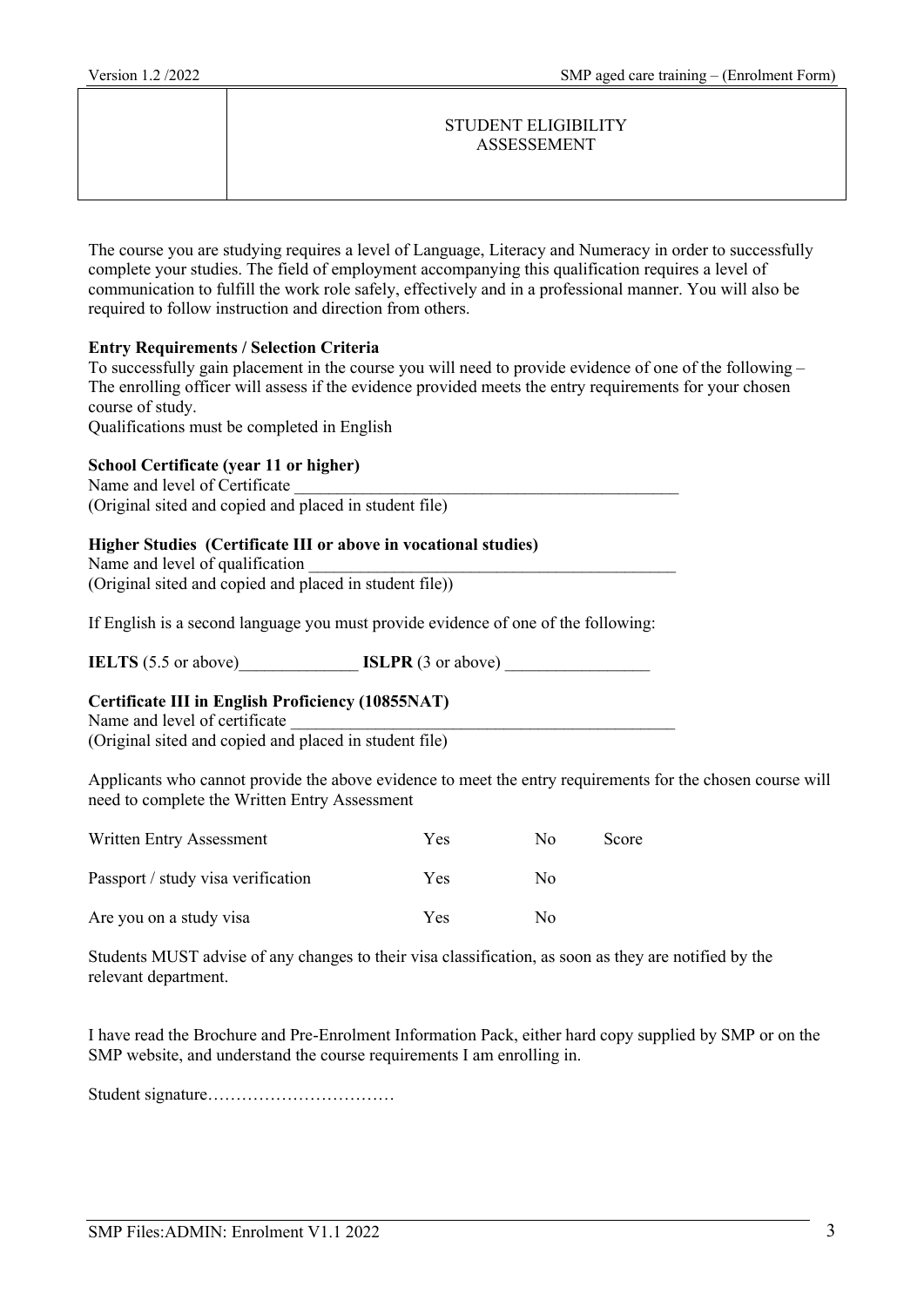#### Enrolling Officer

Please complete the following and make a recommendation for entry into chosen course. Please ensure all documented evidence is copied and accompany this form.

| School Certificate meets entry level<br>requirements                               | Yes / No |
|------------------------------------------------------------------------------------|----------|
| Higher education qualification meets entry<br>level requirements                   | Yes / No |
| English as a second language meets entry level<br>requirements                     | Yes / No |
| Written Entry assessment meets entry level<br>requirements                         | Yes / No |
| Passport / Study Visa sited and meets study<br>requirements at SMP Network Pty Ltd | Yes / No |
| Credit Transfer verified via USI                                                   | Yes / No |

#### If application unsuccessful – Why?

| Advice provided to applicant |                                                                                                               |
|------------------------------|---------------------------------------------------------------------------------------------------------------|
|                              |                                                                                                               |
|                              |                                                                                                               |
|                              |                                                                                                               |
|                              |                                                                                                               |
| true and correct             | I verify that I am not violating my visa conditions and the information provided by me in this application is |
| Student Name                 |                                                                                                               |
| Student Signature            |                                                                                                               |
| Witness Student Signature    | Date                                                                                                          |

 $\mathcal{L}_\mathcal{L} = \{ \mathcal{L}_\mathcal{L} = \{ \mathcal{L}_\mathcal{L} = \{ \mathcal{L}_\mathcal{L} = \{ \mathcal{L}_\mathcal{L} = \{ \mathcal{L}_\mathcal{L} = \{ \mathcal{L}_\mathcal{L} = \{ \mathcal{L}_\mathcal{L} = \{ \mathcal{L}_\mathcal{L} = \{ \mathcal{L}_\mathcal{L} = \{ \mathcal{L}_\mathcal{L} = \{ \mathcal{L}_\mathcal{L} = \{ \mathcal{L}_\mathcal{L} = \{ \mathcal{L}_\mathcal{L} = \{ \mathcal{L}_\mathcal{$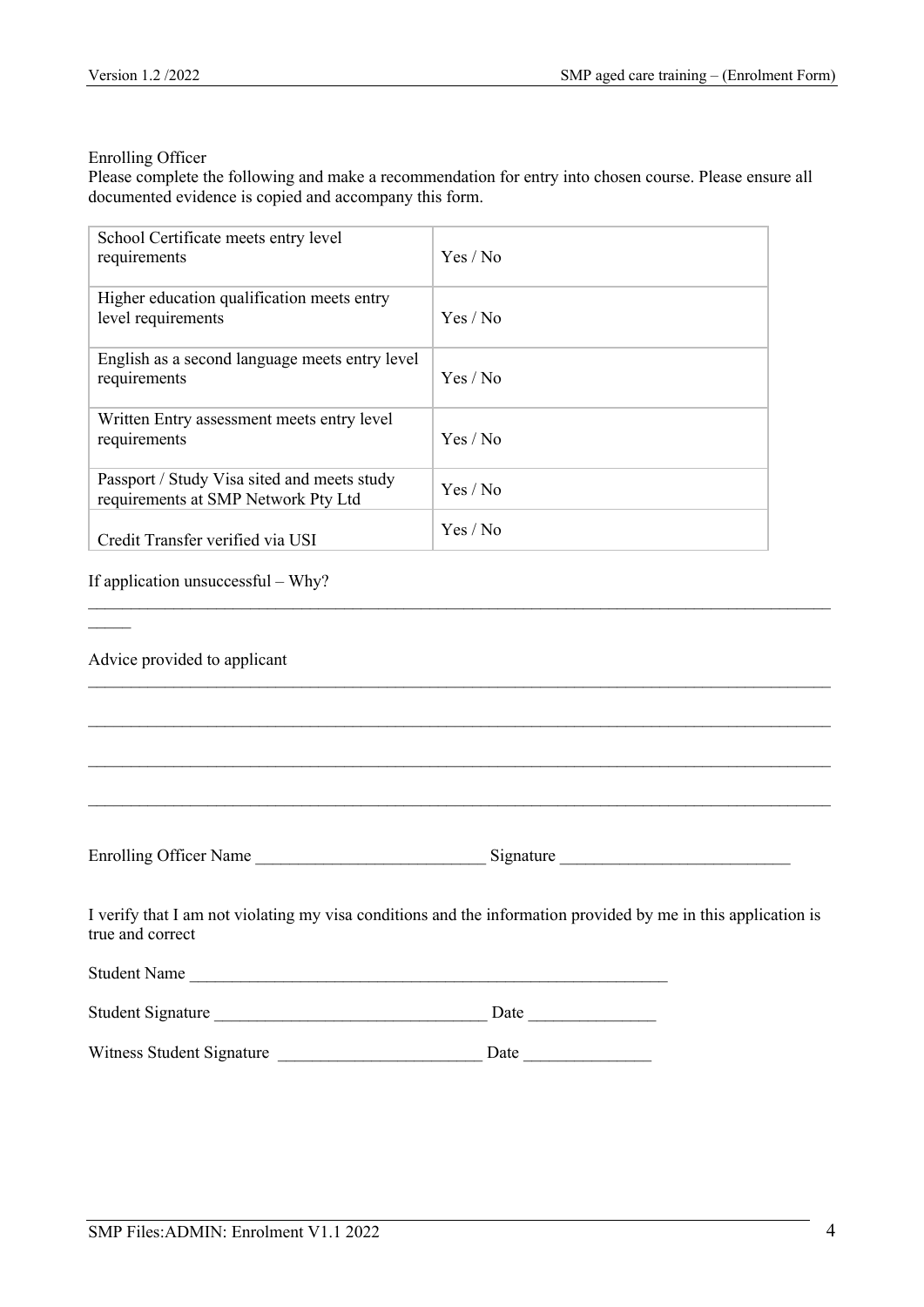|                                                                                      | <b>SCHEDULE OF FEES PAYABLE</b>                                      |
|--------------------------------------------------------------------------------------|----------------------------------------------------------------------|
|                                                                                      | Certificate III in Individual Support Ageing and Disability CHC33015 |
|                                                                                      |                                                                      |
|                                                                                      |                                                                      |
| Certificate III in Individual Support - CHC33015                                     | $\Box$ \$1850.00                                                     |
| Support (Ageing)                                                                     |                                                                      |
| Certificate III in Individual Support - CHC33015                                     | $\Box$ \$1850.00                                                     |
| Support (Disability)                                                                 |                                                                      |
| Specific units for second qualification (if enrolling                                | $\Box$ \$400.00                                                      |
| within 12 months of completing first qualification)<br>Provide First Aid - HLTAID011 |                                                                      |
|                                                                                      |                                                                      |
| Manual Handling                                                                      |                                                                      |
| (Included in course)<br>Course Fee includes all the following:                       | <b>All Course Material</b>                                           |
| Total Amount Due \$1850.00                                                           | Provide First Aid                                                    |
| Disability units $X = $400$                                                          | Manual Handling                                                      |
| (If you want to add Disability units to Aged and                                     |                                                                      |
| Home Community)                                                                      | (badge for placement)                                                |
| If units in course are NYC (not yet competent) to                                    |                                                                      |
| redo units a second time at no further cost, but if                                  |                                                                      |
| need to redo units a third time then a cost of                                       |                                                                      |
| \$150.00 per unit applies                                                            |                                                                      |
| RPL Administration Fee if Applicable                                                 | $\Box$ \$150.00                                                      |
| Fee per unit $(a)$ \$150                                                             |                                                                      |
|                                                                                      |                                                                      |
| Polo shirt \$30.00                                                                   | Polo shirt \$30.00 (for placement)                                   |
|                                                                                      |                                                                      |
| <b>PAYMENT OPTIONS</b>                                                               |                                                                      |
| Deposit                                                                              | \$500.00                                                             |
|                                                                                      |                                                                      |
| Payment 1 by Week 2                                                                  | \$450.00                                                             |
|                                                                                      |                                                                      |
| Payment 3 by Week 4                                                                  | \$450.00                                                             |
| Payment 5 by week 6                                                                  |                                                                      |
|                                                                                      | \$450.00                                                             |
| Payment – specific units second qualification – to be                                | \$400                                                                |
| paid before commencing field placement                                               |                                                                      |
|                                                                                      |                                                                      |
| Job Network contact name and address:                                                |                                                                      |
|                                                                                      |                                                                      |
| Government funded                                                                    | $\Box$ Payment N/A                                                   |

This is a binding agreement between SMP Network P/L and the named student as below.

I \_\_\_\_\_\_\_\_\_\_\_\_\_\_\_\_\_\_\_\_\_\_\_\_\_\_\_\_\_\_\_\_\_\_\_\_\_\_\_\_\_\_\_\_\_\_\_\_\_\_\_\_\_\_\_ agree to pay (Please print name clearly in block letters) Student's Signature: Printed Name: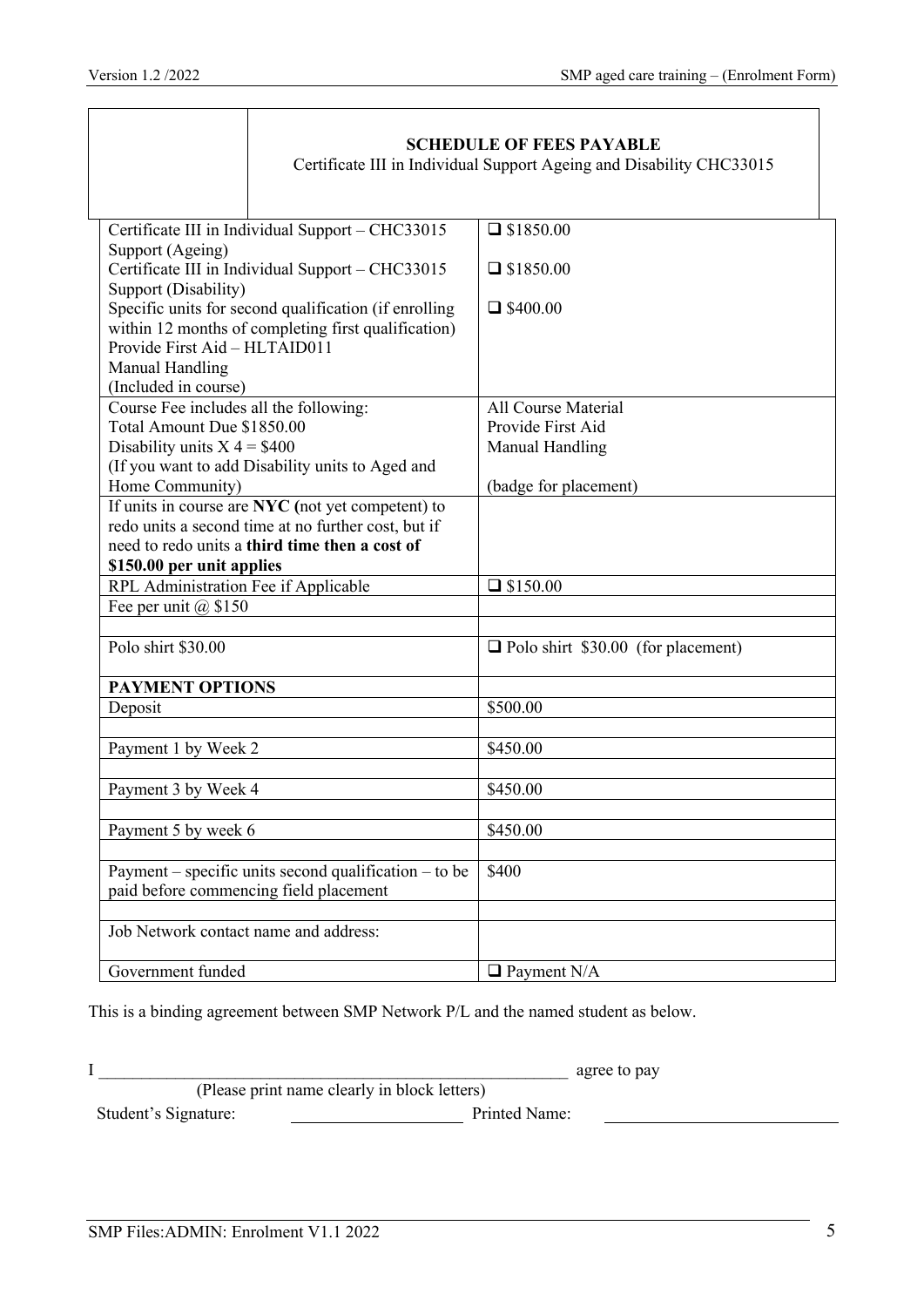| <b>Student Enrolment Agreement Form</b> |
|-----------------------------------------|
|                                         |

Please read the following agreement between the student and SMP aged care training that ensures the student rights are protected. This agreement between the student and SMP aged care training relates to the training, assessment and services that are provided by SMP aged care training and defines the commitment by this organisation. Please read this document carefully and ask the enrolling officer for any clarification. You need to sign this document in the space provided to acknowledging your understanding of the commitment by SMP aged care training and your obligations toward the completion of your study program.

## **COURSE INFORMATION**

The course is part internal (face to face) and part external (Self-paced study). And is detailed below depending on the stream of choice:

| <b>INTERNAL (FACE TO FACE)</b>                          |                                                                                                               |  |
|---------------------------------------------------------|---------------------------------------------------------------------------------------------------------------|--|
| <b>AGED CARE</b>                                        | <b>DISABILITY</b>                                                                                             |  |
| 10 weeks (total 50 hours $-$ 5hrs per week once a week) | 14 weeks (total 70 hours $-$ 5hrs per week once a week)                                                       |  |
|                                                         | Field placement 120 hours in the aged care sector $(3 \mid$ Field placement 160 hours which is comprised of 3 |  |
| weeks full time MON-FRI).                               | weeks in the aged care sector and one week in the                                                             |  |
|                                                         | disability sector (Full time MON-FRI).                                                                        |  |

The external part of the course is a self-paced program which has been developed to allow students to gain the knowledge required to successfully qualify. This includes an array of learning objectives, activities, case studies, scenarios and final assessments which have to be completed for successful completion of the qualification. This has been calculated as approximately 33 hours per month as self-paced study for up to 1 year (12 months).

The course duration is 1 year from the enrolment date and to successfully complete the course students need to commit to a minimum of 1200 hours study comprising of both internal and external components as mentioned above.

A program will be given to you at enrolment time outlining the units to be covered in the course and when you need to attend classes.

If you are unable to complete your studies in this timeframe due to unforeseen circumstances, you need to apply in writing, stating reasons for an extension of your training, to the trainer. You will be notified in writing if your application is successful and a new training plan will be developed.

The trainer will explain the field experience to you after completion of your holistic assessment.

All training offered by SMP aged care training supports the principles of adult learning. As an adult you have a range of life and work experiences and your training will build on this knowledge to make learning meaningful. We will offer support with your studies but encourage independent learning. The certificate needs to be completed within one year from enrolment.

#### **NATIONAL POLICE CLEARANCE**

All students must obtain a **National Police Clearance** prior to commencement of field experience. This clearance must be within the last 3 months or a new one is required. The cost of this is the responsibility of the student. *Applications can be made at* any police station and SMP can provide a form. The national police clearance demonstrates you are suitable to undertake placement with no convictions of abuse, theft or larceny to successfully complete the course. Placement with other convictions is at the discretion of the aged care facility to allow placement.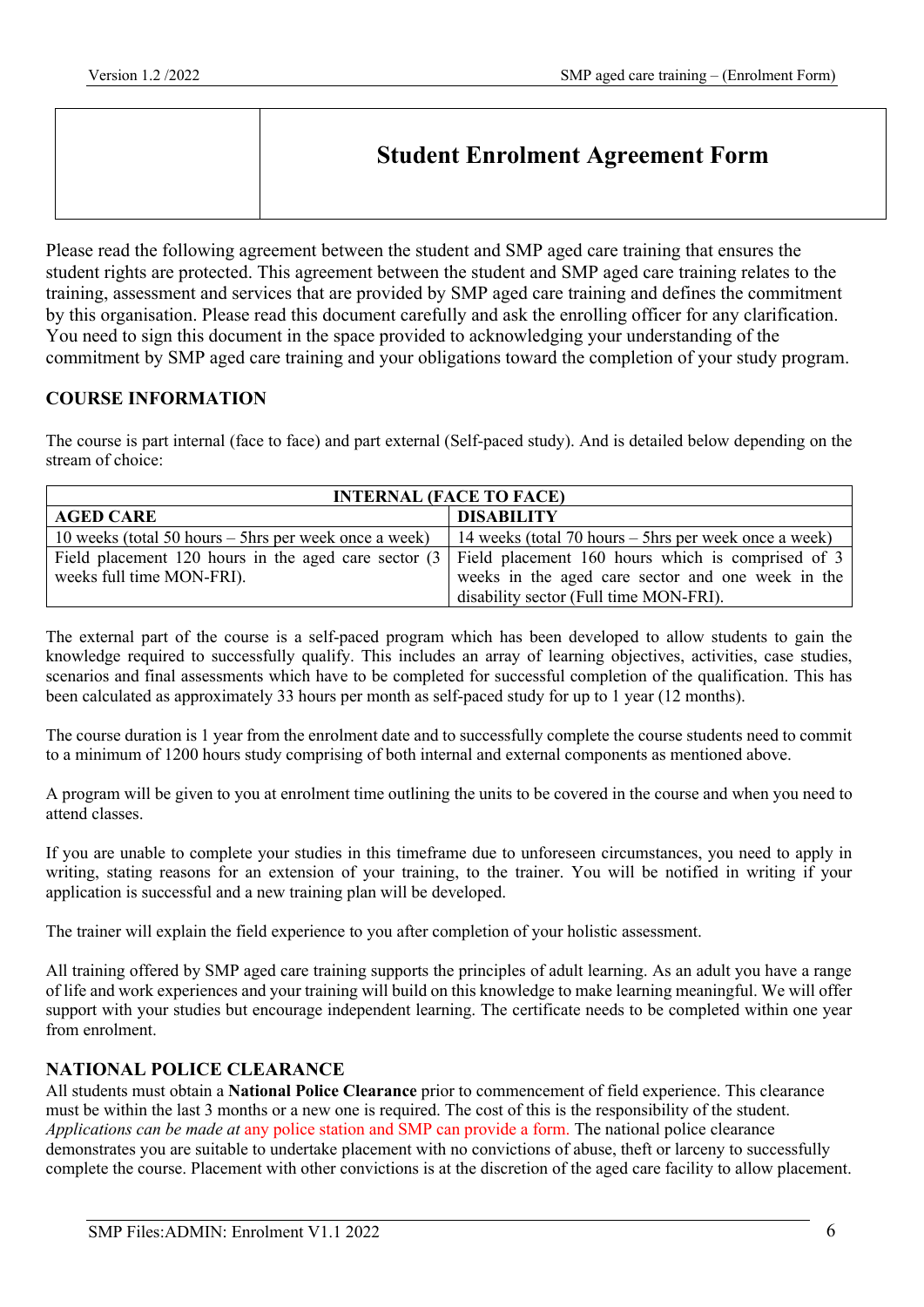Note: For disability you are also required to obtain a 'working with children' (WWCC) check and a NDIS worker check at your own cost. The link to apply for these checks is found here: https://www.dcsiscreening.sa.gov.au/SCRequestApplicationIndividual

# **FIELD PLACEMENT**

If due to extenuating circumstances the student is unable to attend any of the days of placement notify the facility and SMP aged care training the placement coordinator will assist the student to catch up on any missed days and assessment. The placement facilitator will visit you within the third week of commencing placement to support you during the field placement / work experience.

If a student fails the placement the student is to be reassessed and offered counselling and re assess and offered another placement. If a student fails the second placement counselling will be offered and student will have to redo all practical classes at a cost of \$165.

*If placement is cancelled due to student misconduct or illegal activity- for example forging signatures on placement booklet, an additional placement fee will apply, and if any further issues arise the student may be withdrawn from the course.* 

## **SCHEMA OF TRAINING**

I have read and understand the Schema of Training, at SMP aged care training and I agree to the requirements to undertake the study programme. I understand as a student I am required to notify administration if I am not going to attend any of the required training. I understand I must submit all assessments, attend Personal Care, Manual Handling, Provide First Aid, pay all fees and obtained a current police clearance (within last three months) before commencement of field placement. I will make an appointment at Reception to see the trainer if I need support with my learning.

## **PREGNANCY**

Placements cannot be completed while pregnant, unless a doctor's medical certificate is issued giving clearance to commence placement this must be presented to administration to be copied, and understand that placement is at student's own risk. The facility supervisor has the right to refuse any student who is pregnant regardless of a medical certificate.

#### **PRIVACY AND CONFIDENTIALITY**

SMP aged care training policies and procedures abide by the Australian Privacy Principles 2014 pertaining to the collection and use of personal information. All information that is collected is securely stored. No information will be given to a third party. SMP aged care training Privacy Policies and Procedures can be viewed on the website www.smptraining.com.au

#### **RECOGNITION OF PRIOR LEARNING (RPL)**

You may apply for RPL if you believe you have the knowledge and skills required for the unit. To apply for RPL you need to provide evidence that is authentic, valid, reliable, current and sufficient to demonstrate to the assessor you have the required competencies for the unit. This evidence can be formally assessed and recognised regardless of how, when or where it was achieved. You can discuss this option further with the enrolling officer and an information package will be given to you. You may then discuss it further with the lecturer.

The enrolling officer will discuss Recognition of Prior Learning with you and provide the RPL information package if you wish to apply for RPL for any of the units.

RPL fees - \$150 per unit applied for. This is non refundable if unsuccessful.

## **CREDIT TRANSFER**

Credit Transfer is the formal recognition of equivalent studies from other Registered Training Organisations e.g. Provide First Aid. There is no cost associated with credit transfer but you must submit your original certificate. SMP aged care training will check your certificate with the training provider.

#### **ACCESS AND EQUITY**

All trainers and assessors are aware of the access; equity and cultural diversity issues related to areas of work within the aged care industry and address these within the training. As part of the course you will be given the skill to adapt your approach to clients to promote access and provide equity to all.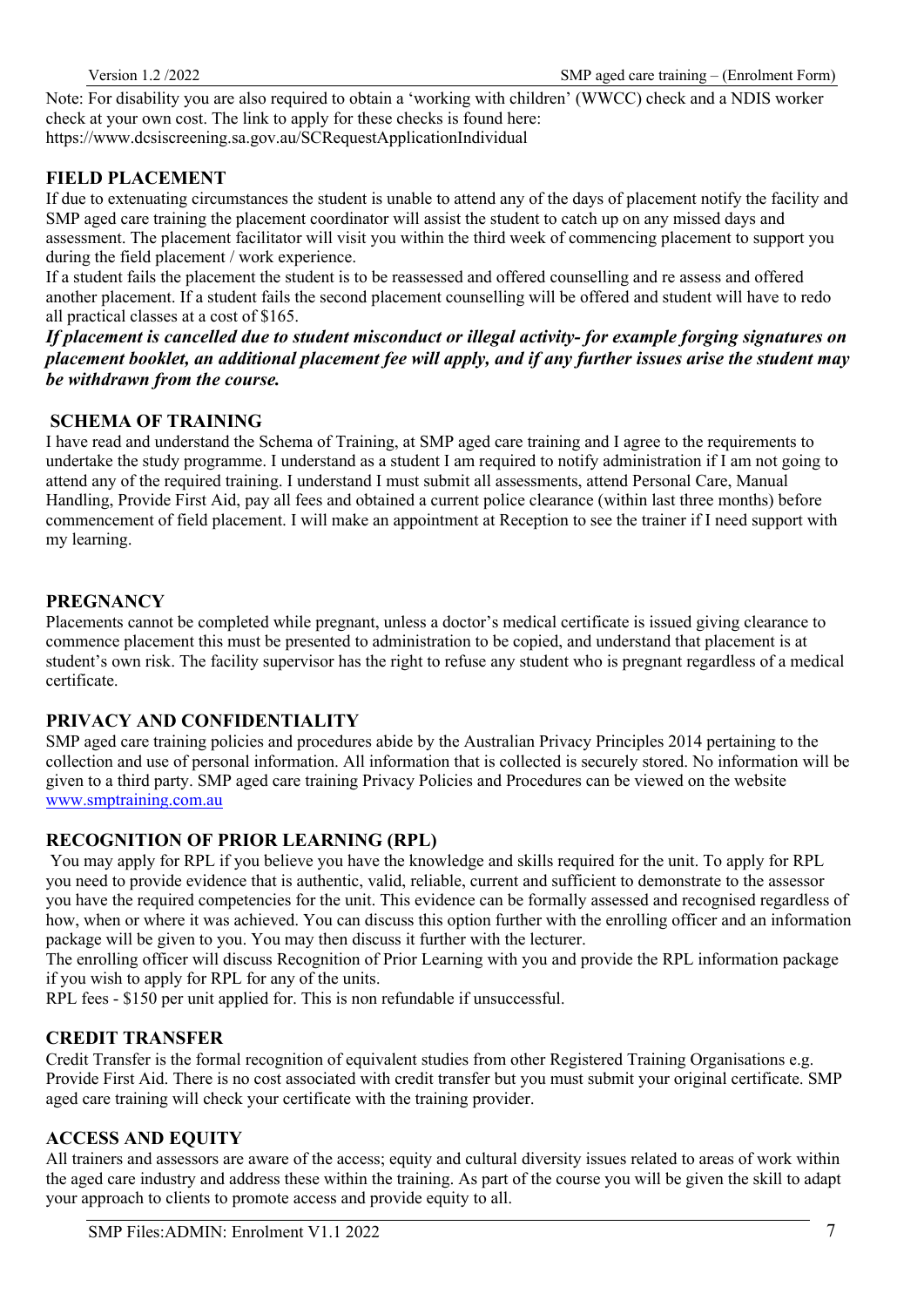## **STUDENT SUPPORT SERVICES**

All learning material and activities have been developed to cater for the language and literacy levels of students. Trainer support is provided to assist students with their studies.

A student counsellor service is available to assist with individual personal needs – information can be obtained from the trainer or from administration.

Learning support and counselling is offered to cater for the needs of students with language, literacy and study needs. Please see your trainer for assistance. Students who require further support in language, literacy and numeracy will need to contact TAFE English Language Services at 120 Currie Street Adelaide SA - Ph: 82078805 – this cost is the responsibility of the student.

The Internal / External Student Support Policy and Procedure aims to ensure all students are supported and study needs met during their course of study. This includes meeting needs relating to barriers to learning, preparation and submission of assignments, study skills support on a 1-1 basis from the trainer. The placement facilitator will visit you at least once during your placement to support you during the field placement / work experience.

## **ISSUING OF CERTIFICATES AND STATEMENT OF ATTAINMENT**

On successful completion of all training, work placement and assessments SMP will issue you with a Certificate of completion. You will be notified when your Certificate is ready for collection. You must produce photo identification at time of collection and sign acknowledgment of receipt. If you withdraw before the completion of the course administration will issue you with a Statement of Attainment for the units successfully completed. Please ask at administration at time of withdrawing from the course. Trainers are available for extra support as needed via email which is provided during class, plus 2 extra weeks (2 days per week – 5hrs per day) have been implemented into the course for extra student support such as missed classes, catch-up activities and support for assessments.

## **WITHDRAWAL AND TERMINATION OF STUDIES**

You may withdraw at any time without prejudice and receive a Statement of Attainment for successfully completing all the assessments and requirements of units. Please note some units require final assessment to be completed in the workplace.

All applications to withdraw must be in writing. Failure to comply with SMP aged care training Code of Conduct may result in disciplinary action that could lead to the termination of your studies.

## **SMP OBLIGATION**

SMP Network Pty Ltd has policies, procedures and practices developed from the standards as set out by the Training Registering Body. All staff are committed to following these and ensuring students achieve their study goals without barriers or hindrance. SMP aged care training ensures all training material and educational services used within their course is of high quality, up-to-date and comply with workplace standards and legislation. The training material is updated and reviewed annually or when changes occur within industry.

## **REFUNDS**

- If SMP Training Centre cancels/terminates a course, a full refund is given.
- Refund will be given if students have overpaid the administration charge
- If student withdraws from course, the \$500 deposit is not refunded.
- If student withdraws after attending the course commencement date a refund will be given for the remainder of the course that student did not attend
- Refund will be given if students advise SMP Network Pty Ltd prior to the course commencement date that they are withdrawing from the course
- If the student withdraws from the course prior to commencement due to illness or hardship as determined by SMP Network Pty Ltd
- Intention to withdraw from the course must be submitted in writing to the CEO as soon as practical
- No refunds are given if placement is cancelled due to student misbehaviour and course cancelled.

#### **A student cannot transfer fees from one student to another if a student decides to withdraw.**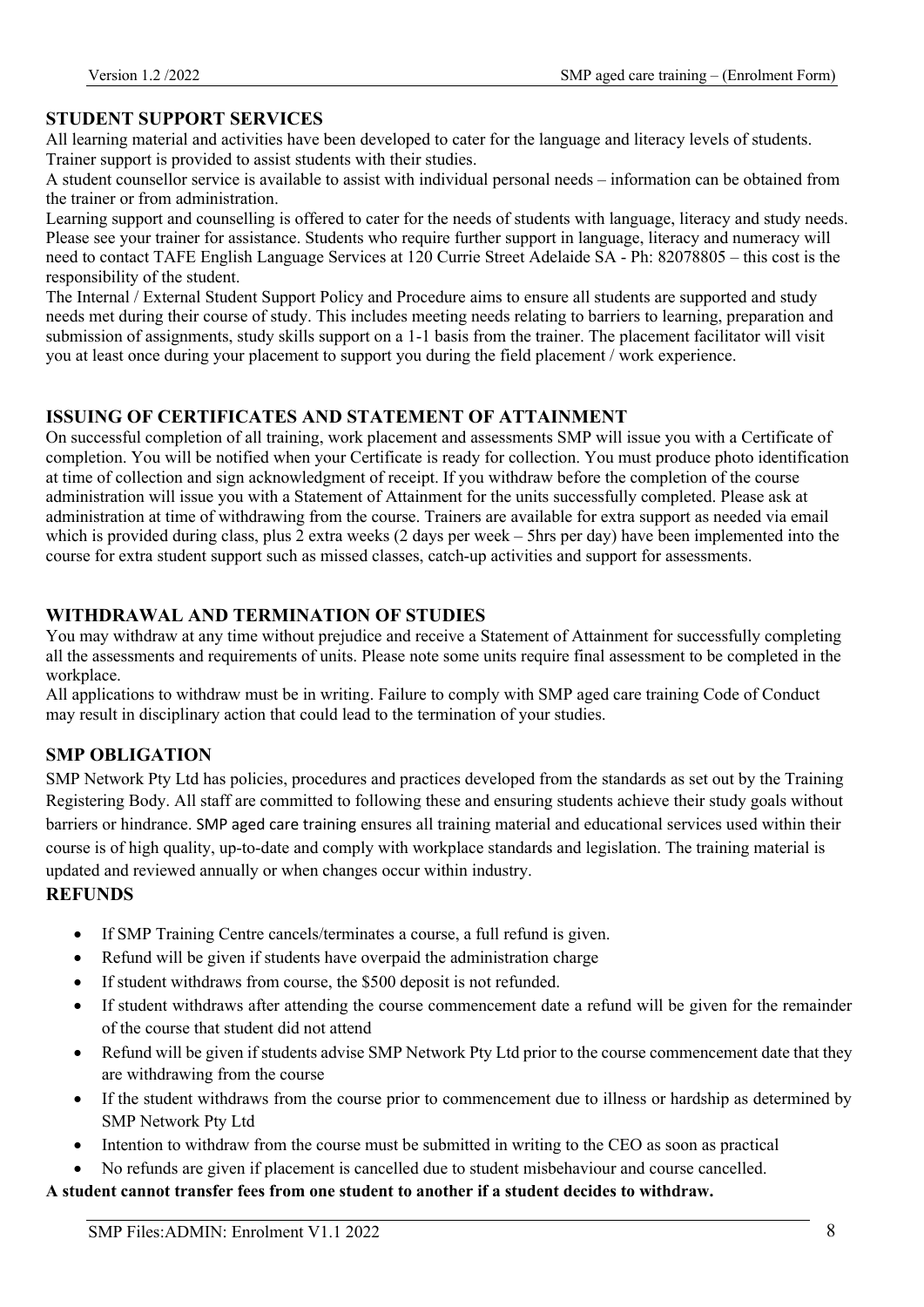# **PROTECTING PRE-PAID FEES BY STUDENTS**

In line with the SMP's fee protection policy, SMP will not collect more than \$1,500 prior to course commencement.

# **COOLING OFF PERIOD**

SMP Network Pty Ltd protects the rights of learners including but limited to the statutory requirements for colling-off periods. Students are eligible to cancel their enrolment by placing a formal notice of cancellation on writing to the CEO (A letter or email is acceptable) within 10 business days of enrolment, unless the student has already commenced the training. Please refer to the refunds policy for process on acquiring a refund.

## **CONSUMER GUARANTEE**

- SMP training centre guarantees that the services provided by us will be provided with due care and skill
- Fit for any specific purpose (Express or implied)
- Provided within a reasonable timeframe (when no timeframe is set for the training).

## **CHANGES TO AGREED SERVICES**

Where there are any changes to the agreed services that will affect the learner, including in the event of SMP training centre closing down, the RTO will advise the learner in writing within 10 business days of the event, this includes changes to any new third party arrangements or a change of ownership or any changes to existing third party arrangements.

## **ADDITIONAL FEES & CHARGES**

- If a student withdraws from the course and then reapplies after 12 months, a fee of \$150 per unit will apply. If a student needs to re-do a unit there will be an additional cost of \$150 per unit. If a student needs a replacement Certificate or Statement of Attainment, it will incur a \$30 cost.
- If a student fails 2 attempts at a field placement a fee of \$165 will apply and student will re-do practical, theory and assessment relating to the holistic assessment. When successful a new placement will be organised.
- \$30 polo-shirt (Field placement uniform) will apply prior to field placement commencement

## **COMPLAINTS AND APPEALS**

Students had a right to submit a complaint if they wish to express discontent against another person or a complaint against the RTOs process or system. In All complaints will be treated with respect and handled confidentially. This policy and procedure is relevant to all grievances arising in the following areas:

- a) Student wishes to raise a complaint against another student
- b) Student wishes to raise a complaint against the RTO
- c) Student wishes to raise a complaint about a Third Party
- d) RTO staff wishes to raise complaint about a Third Party
- e) Staff wishes to raise a complaint about another staff member or a student

SMP aged care training has a Complaints and appeals process aimed at resolving any issues in relation to any aspect of your training. If you feel you have been adversely affected by teaching methodologies, supervision, assessment results or comments, unfair treatment, any form of harassment or victimisation or any other concerns you may lodge a complaint. If you are not satisfied with the process or outcome of your complaint you may lodge an appeal. If making a complaint, follow the following steps:

- 1. Discuss your concerns informally with the trainer or CEO if the matter cannot be resolved then move to step 2.
- 2. Lodge a formal complaint in writing using the Complaints Reporting Form to the Complaints Officer. Seal the envelope and mark the outside "Confidential". If the matter is not resolved to your satisfaction move to step 3.
- 3. To take the complaint further contact the National Training Complaints Hotline ph 13 38 73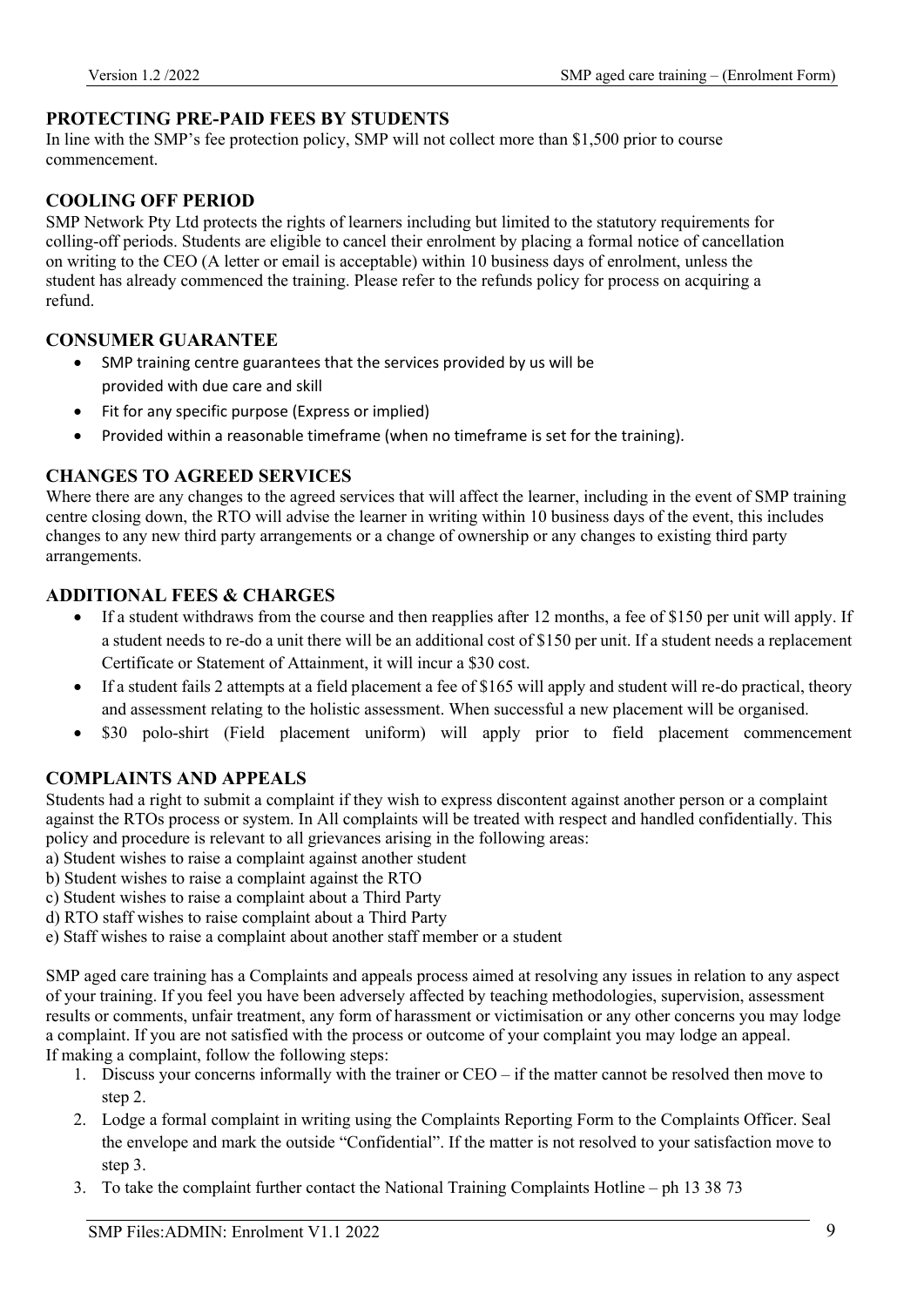- 4. To take the complaint further contact the Australian Skills Quality Authority:
	- a. https://www.asqa.gov.au/about/complaints/complaints-about-training-providers
	- b. Info line 1300 701 801
	- c. Email complaintsteam@asqa.gov.au
	- d. Complete the "Complaints about a training organisations operating under ASQA's jurisdiction" form found at the above web site
- 5. If the RTO determines that the complaint process cannot be finalised within 60 calendar days the RTO manager will:
	- a. Confirm this in writing to the complainant, including reasons why more than 60 calendar days is required
	- b. Will regularly update the complainant or appellant on the progress of the matter

All formal complaints will be recorded and kept confidential. The Complaints Officer will contact you to present your case within 48 hours. You have access to an independent arbiter if needed. The complaint will be handled within an appropriate timeframe and you will be notified in writing of all outcomes. You have the right to appeal the outcome or contact the National Training Complaints Hotline.

In order for SMP aged care training to review and improve processes you can provide feedback on the process.

# **ORGANISATION'S RESPONSIBILITY**

SMP aged care training has policies, procedures and practices developed from the standards as set out by the Training Registering Body.

All staff is committed to following these and ensuring students achieve their study goals without barriers or hindrance. SMP aged care training ensures all training material and educational services used within their course is of high quality, up-to-date and comply with workplace standards and legislation. The training material is updated and reviewed annually or when changes occur within industry.

#### **QUALITY ASSURANCE**

All students are asked to provide feedback on the training and assessments. Your feedback and comments assist SMP aged care training Training to review and update their training and assessments.

#### **TRAINER'S OBLIGATIONS AND CODE OF PRACTICE**

All trainers and assessors will have current knowledge and skills in their area of delivery and assessment and work towards assisting students to achieve their study goals. Trainer's work within a code of practice as set out by SMP aged care training management and their practices will be reviewed periodically to ensure they continue to function at a high standard and provide quality training to students. A copy of this Code of Practice can be sited on request.

#### **RTO RESPONSIBILITIES**

SMP aged care training guarantees once student has commenced course, if in the unlikely event training cannot continue all effort will be made to find another appropriate RTO

## **PLAGIARISM & CHEATING**

SMP Training Centre will not condone cheating or plagiarism in any form by students of the RTO and will ensure that these standards are upheld. Trainers must be diligent in reducing potential opportunities for cheating and plagiarism to occur by adhering to our policy on Cheating and Plagiarism.

Definition of cheating

Cheating is defined as obtaining or attempting to obtain, or aiding another to obtain credit for work, or any improvement in evaluation of performance, by any dishonest or deceptive means. Cheating includes, but is not limited to: lying; copying from another's test or examination; discussion at any time of answers or questions on an examination or test, unless such discussion is specifically authorized by the instructor; taking or receiving copies of an exam without the permission of the instructor; using or displaying notes, "cheat sheets"; or other information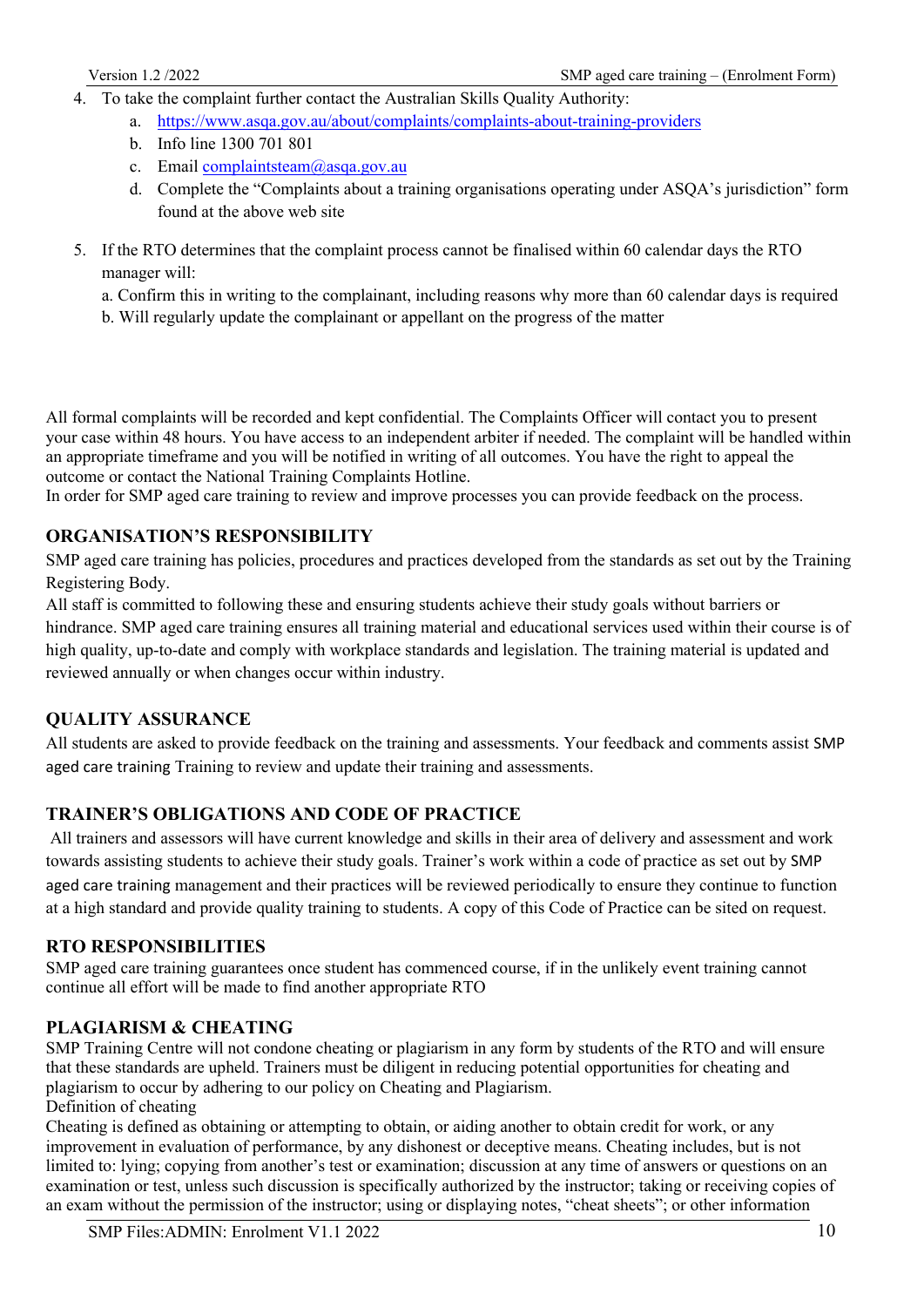devices inappropriate to the prescribed test conditions; allowing someone other than the officially enrolled student to represent same.

Definition of Plagiarism

Plagiarism is an act of fraud it involves stealing someone's work and lying about it.

All the following are considered plagiarism:

- Turning in someone else's work as your own
- Copying words or ideas from someone else without giving credit
- Failing to put a quotation in quotation marks
- Changing words but copying the sentence structure of a source without giving credit

*All acts of plagiarism & cheating are considered serious and will result in disciplinary action being taken or instant dismissal from the course.*

#### **Penalties**

If you are suspected of cheating, your Trainer/Assessor will investigate to establish evidence to support the suspicion.

If there is evidence to support the suspicion, your Trainer/Assessor will notify the RTO Manager and set out the concerns to you in writing, requesting a time to discuss the matter. You will have the opportunity to counter the allegations made.against you.

Once you have provided your information, SMP Training Centre may come to one of two decisions:

It is a minor or unintentional offence and you will need to undergo an alternative form of assessment, such as a short oral assessment, which may involve talking about the work or questioning.

The penalty in this case is that you will receive the lowest level of competency or pass for all the learning outcomes being assessed.

It is a serious offence and you will fail the module. Repeated offences of cheating – minor or serious – will result in failure of the module plus a record on your student file, together with the reason.

# You will be advised of all penalties writing.

# **What if I do not agree with the decision?**

If you are accused of and penalised for cheating and believe that the accusation is unjust, you have the right to appeal

against the charge. This appeal must be lodged in writing with the educational manager of the program within one week of the penalty being imposed.

The appeal may be lodged against:

the process

the decision

the penalty.

The appeal will be investigated and a decision will be advised to you within a week of your appeal. If you are having difficulties with your studies, you are encouraged to seek help from your Trainer/Assessor.

#### **INFORMATION TECHNOLOGY**

SMP aged care training provides computers, software and internet access for training purposes only. SMP aged care training takes no responsibility, nor will be held liable for any consequences arising from improper use.

#### **SCHEDULE OF FEES PAYABLE**

I understand the binding agreement I signed relating to the total fee cost of the course, the \$500 deposit that needs to be paid prior to course commencement and payment instalments of \$450 in week 2,4,6 and understand all fees must be paid before my field placement can be organised. I understand that from commencement of studies I am responsible for the total cost of the course, whether or not I complete the course. I have read and understand the SMP Withdrawal policy and Refund policy as outlined in the Student Agreement form and can be found in the Student Information Handbook.

### **IMMUNISATION DISCLAIMER**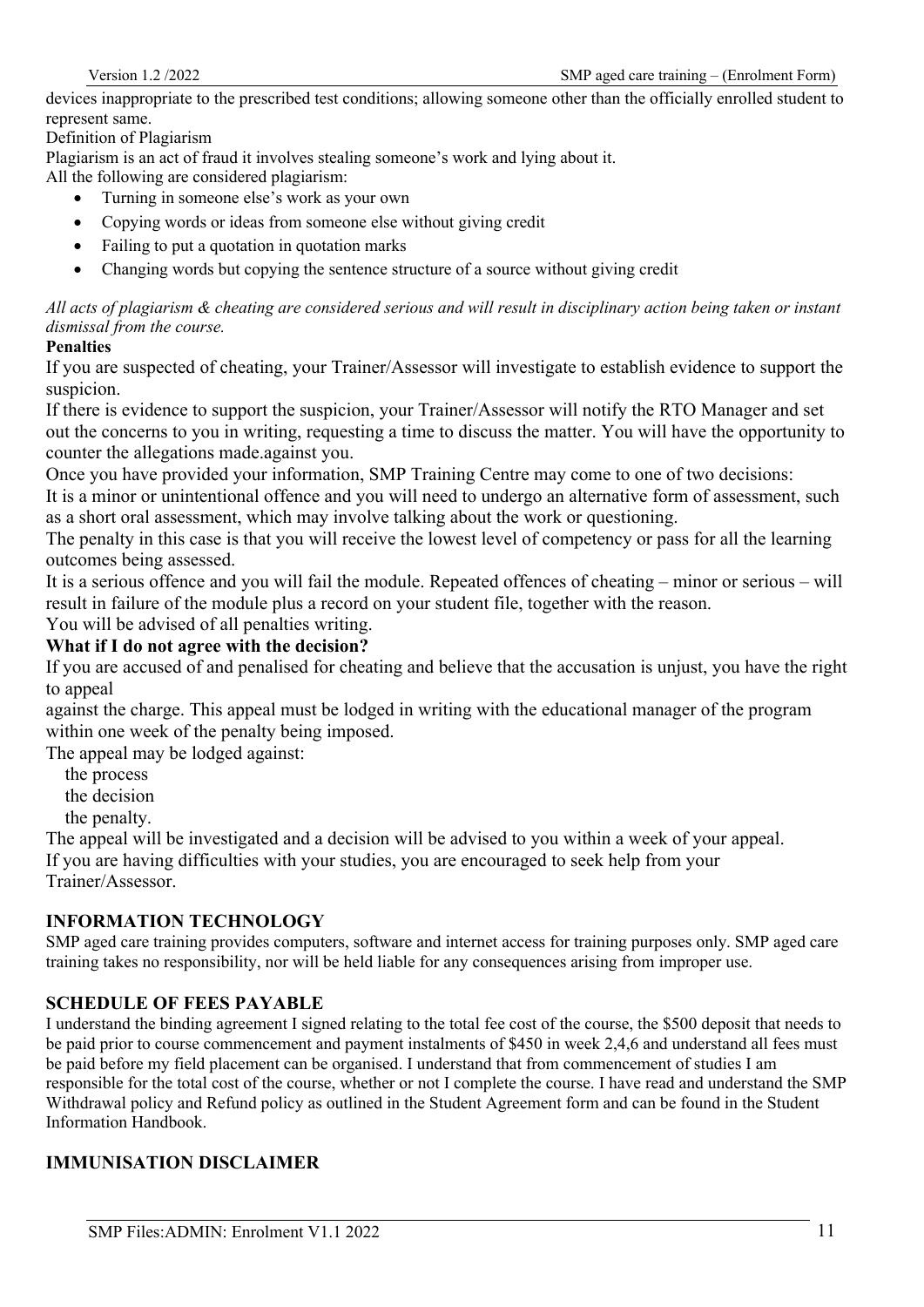I understand SMP aged care training will take no responsibility for the immunisation of students during the completion of their work placement, or thereafter. This is the student's responsibility. SMP Network P/L will take no responsibility if a student comes into contact with an infection/infectious agent caught whilst on work placement.

## **MANDATORY VACCINATIONS**

As per latest government guidelines all students are required to have up-to-date (Mandatory) immunisation records which includes Flu vaccination and COVID-19 vaccination plus booster for attending their field placement.

## **COPYRIGHT**

I acknowledge that any written or electronic training materials generated by and/or used by SMP aged care training or its contractors are to be used for the purpose of training the students of SMP aged care training only. All training materials are covered by copyright, and any unauthorised circulation, duplication or use of these materials without the prior consent of SMP aged care training is not permitted.

#### **INTELLECTUAL PROPERTY**

I acknowledge that any and all products of my work during my training with SMP aged care training are and will remain the property of SMP aged care training, its partners or its clients, as applicable.

#### **CONFIDENTIALITY**

I acknowledge that during my training SMP aged care training, I may have access to, handle, obtain, or originate Confidential Information. This Confidential Information includes all information which is commercially sensitive to SMP aged care training, its partners or customers, as well as any information which is identified to me as being of a confidential nature, and may be of a written, graphical, verbal or electronically stored form.

I agree that I will not disclose Confidential Information to any person or organisation, nor retain, destroy or remove from SMP aged care training offices any Confidential Information, including original documentation, records, notes, copies or reproductions of Confidential Information without the express prior consent of the management of the SMP aged care training. I also agree to immediately return all Confidential Information in my possession as requested by SMP aged care training. I acknowledge that the obligation I have to protect any confidential information continues after my training at SMP aged care training has been completed.

#### **PERSONAL PROPERTY**

I understand the security of all personal property, including valuables, remains the responsibility of the student at all times. SMP aged care training takes no responsibility, nor will be held liable for any damage or theft of personal property. Furthermore, storage of food and drink on the premises of SMP aged care training is at the student's own risk.

**ALCOHOL AND OTHER DRUGS** - I understand SMP aged care training have an Alcohol and Other Drugs in the Workforce policy. I will ensure that I am fit to undertake my course whilst at SMP Network P/L. I understand that if I am in breach of the policy I may be subject to disciplinary action and removed from my course. I therefore undertake to not knowingly place myself in a position to warrant any action.

### **COURSE LOCATION**

The course is offered at: Cowandilla House 272-274 Sir Donald Bradman Drive, Cowandilla SA 5033

#### **WORK HEALTH AND SAFETY**

I have read the information relating to the WHS Policy in the **student information handbook** and agree to follow the policy and ensure I do not put others in a situation where their safety may be compromised. If a student becomes aware of being pregnant then she must advise SMP staff.

I am aware that SMP aged care training will support me to finalise my studies, and I may defer the program, based on a reasonable request. I am aware that I need to put in writing my requests for a deferral, or extension in writing to the CEO.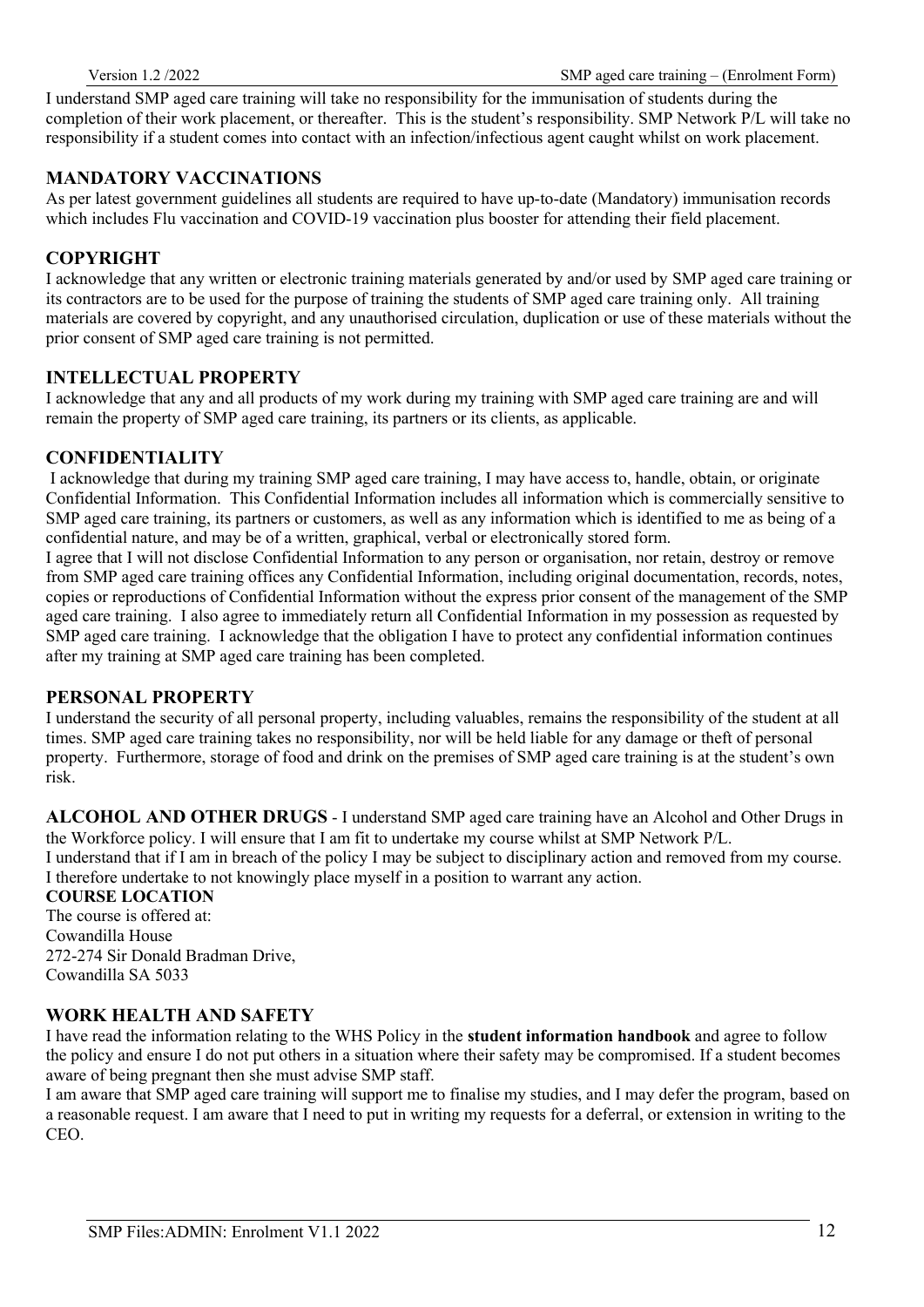I have read the above terms and conditions and aware of my responsibility to observe and abide by them and that I have not breached my visa conditions by enrolling at SMP and have read the Student Information Handbook

| Student    |               |
|------------|---------------|
| Signature: | Printed Name: |

Date:

I have provided the student with the full copy of the student information handbook and allowed time to read before signing the Student Enrolment Form, I have informed them they must read the highlighted areas and to clarify with me sections they are unsure about.

Print Name……………. Admin Signature……………..